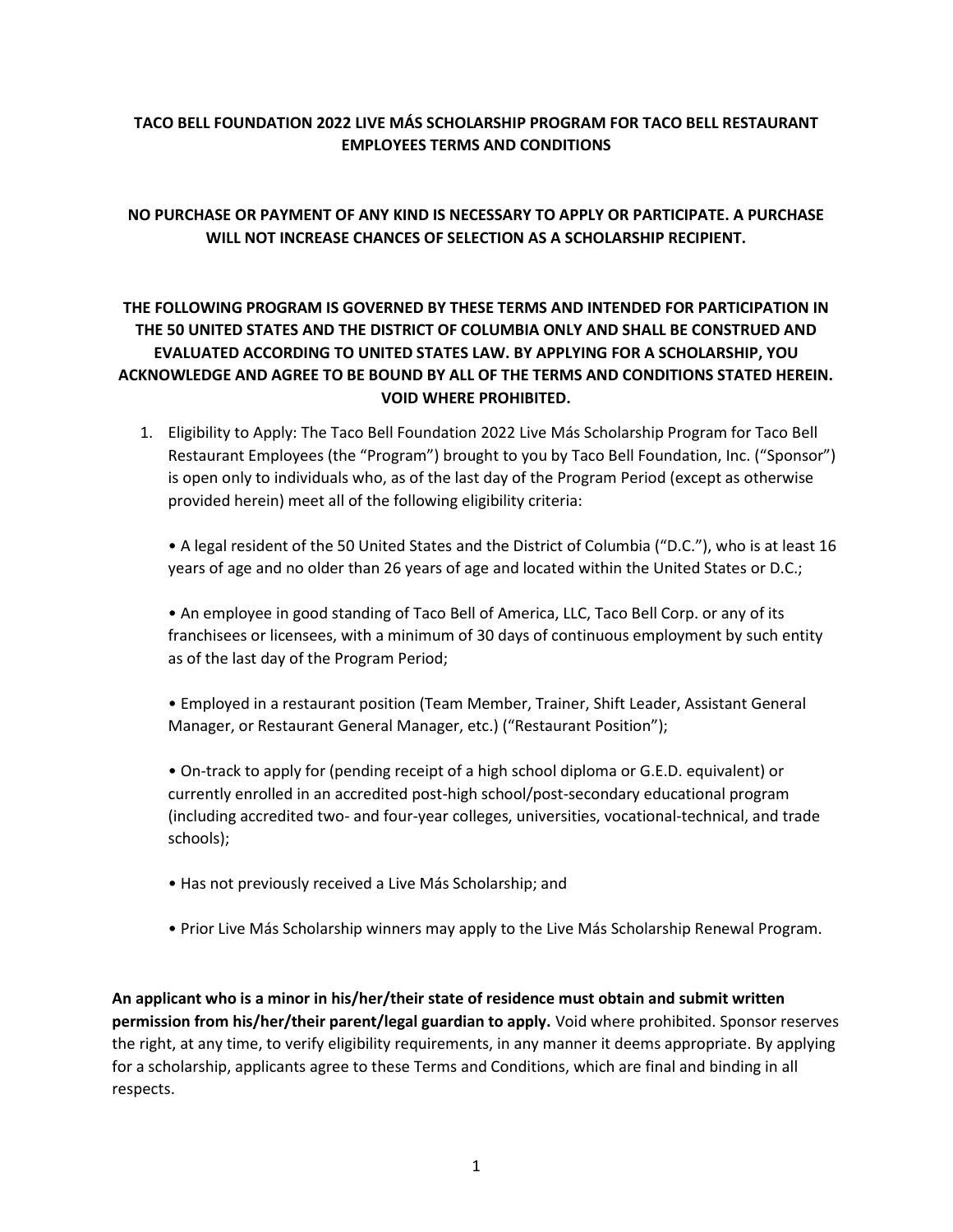2. **The Program Period**: The Program begins on November 1st, 2021 at 8:00:00 a.m. Pacific Standard Time ("PST") and ends on January 11th, 2022 at 5:00:00 pm. Pacific Standard Time ("PST") (the "Program Period"). Scholarship recipients will be selected between January 12th, 2022 and approximately April 27<sup>th</sup>, 2022 (the "Selection Period").

3. **How to Apply**: To apply, create a video (a "Video") between thirty (30) seconds and two (2) minutes in length that answers at least the following questions:

- What is your passion and how are you currently pursuing it?
- How do you plan to use your passion to uniquely make a positive change in your community or the world?
- How will your education help enable you to pursue your passion and make a change?

Then, visit www.LiveMasScholarship.com/employee (the "Website") during the Program Period, and follow the on-screen instructions to complete and submit the online application form with your first and last name, date of birth, email address, parent/guardian email address (if you are a minor in your state of residence), address, city, state, zip code, phone number, passion, class status, institution name, and upload your Video (altogether, an "application"). All applications will be reviewed for content and compliance with the submission guidelines below to determine eligibility. Applications must be in English. Videos must be no larger than 100 MB, two (2) minutes in length and minimum 30-seconds in length. Limit one (1) application per person per Program Period.

Any form of application other than that described herein is void. Those who do not follow all of the instructions or abide by these Terms or other instructions of Sponsor may not be eligible for selection. Applicants may not apply with multiple email addresses, nor may applicants use any other device or artifice to apply as multiple applicants. Any applicant who attempts to apply with multiple email addresses or under multiple identities will not be eligible for selection and forfeits any and all compensation provided, in Sponsor's sole discretion. Should multiple users of the same e-mail account apply, and a dispute thereafter arises regarding the identity of the applicant, the authorized account holder of said e-mail account at the time of application will be considered the applicant. "Authorized account holder" is defined as the natural person who is assigned an e-mail address by an Internet access provider, on-line service provider or other organization which is responsible for assigning email addresses or the domain name associated with the submitted email address. Automated applications are prohibited, and any use of automated devices will cause disqualification. The information you provide will be used as provided in the Taco Bell privacy policy, located at https://www.tacobell.com/legalnotices/privacy-policy. All applicants agree to receive e-mail communications from Sponsor, Releasees (as defined herein) and partnering entities and organizations.

BY SUBMITTING AN APPLICATION, APPLICANT ACKNOWLEDGES THAT HIS/HER/THEIR APPLICATION, NOTIFICATION (AS DEFINED HEREIN) INCLUDING HIS/HER/THEIR VIDEO, MAY BE POSTED ON SPONSOR'S WEBSITE, AT SPONSOR'S DISCRETION. SUBMISSION OF AN APPLICATION GRANTS SPONSOR, ITS AGENTS, AND TACO BELL CORP. THE IRREVOCABLE, PERPETUAL, ROYALTY-FREE LICENSE AND RIGHT TO PUBLISH, USE, ADAPT, EDIT, PUBLICLY PERFORM AND/OR MODIFY SUCH APPLICATION, NOTIFICATION AND VIDEO IN ANY WAY, IN ANY AND ALL MEDIA, WITHOUT LIMITATION, AND WITHOUT PAYMENT OR CONSIDERATION TO THE APPLICANT.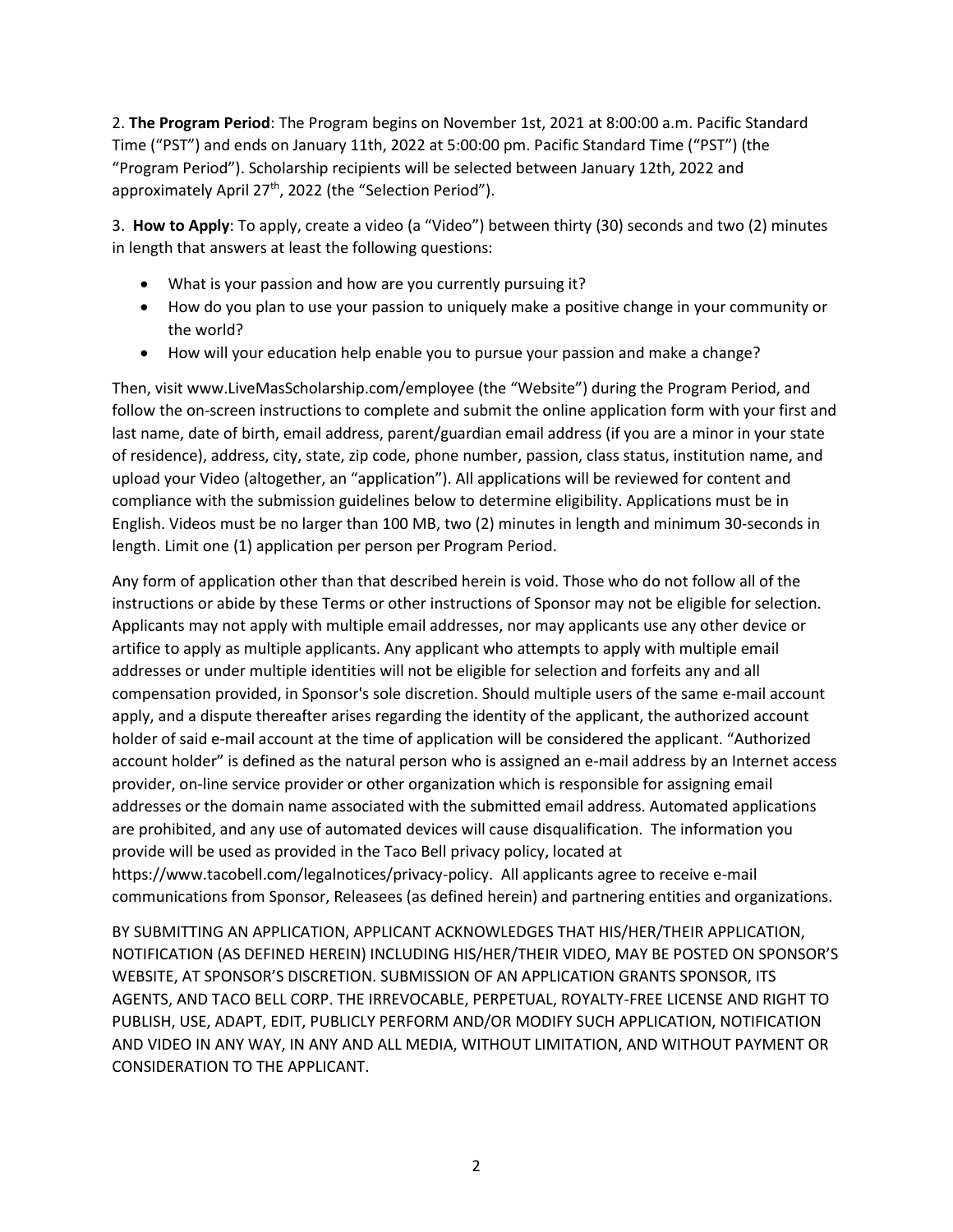4. Application Guidelines: By submitting an application, you agree that your application is gratuitous and made without restriction, and will not place Sponsor under any obligation, and that Sponsor is free to disclose the ideas contained in the application on a non-confidential basis to anyone or otherwise use the ideas without any additional compensation to you. You acknowledge that, by acceptance of your application, Sponsor does not waive any rights to use similar or related ideas previously known to Sponsor, or developed by its employees, or obtained from sources other than you. Sponsor reserves the right to, and may or may not, monitor/screen applications. By applying, you acknowledge that Sponsor has no obligation to use or post any application you submit.

**By submitting an application you warrant and represent that it: (a) is your original work, (b) has not been previously published, (c) has not won previous awards, (d) does not infringe upon the copyrights, trademarks, rights of privacy, publicity or other intellectual property or other rights of any person or entity; and (e) that publication of the application via various media including Web posting, will not infringe on any third party rights. Any such applicant will indemnify and hold harmless, Sponsor and Releasees (defined below) from any claims to the contrary.**

As determined by the Sponsor, in its sole discretion, applications must meet the following guidelines:

- a. Must comply with these Terms;
- b. Cannot be sexually explicit or suggestive, unnecessarily violent or derogatory of any ethnic, racial, gender, religious, professional or age group, profane or pornographic, or contain nudity or any materially dangerous activity;
- c. Cannot promote alcohol, illegal drugs, tobacco, firearms/weapons (or the use of any of the foregoing), any activities that may appear unsafe or dangerous, or any particular political agenda or message;
- d. Cannot be obscene or offensive, or endorse any form of hate or hate group; all as determined by Sponsor in its sole discretion;
- e. Cannot promote terrorist acts such as providing instructions on how to assemble bombs, grenades and other such weapons or provide instructional information about illegal activities;
- f. Cannot defame, misrepresent or contain disparaging or slanderous remarks about Sponsor, its supporters, or any people, products or companies;
- g. Cannot use or otherwise display trademarks or logos owned by others without permission (except that Sponsor's name or trademarks may be included in the application), or advertise or promote any brand or product of any kind, or contain any personal identification, such as license plate numbers, personal names, e-mail addresses or street addresses;
- h. Cannot infringe copyrighted materials owned by others (including photographs, sculptures, paintings and other works of art or images published on or in websites, television, movies or other media) without permission; Sponsor does not permit the infringement of others' rights and any use of materials not original to the applicant (except copyrighted materials owned by Sponsor) is grounds for disqualification from the Program. Do not copy your favorite movie, book or photo or include materials, images, graphics, music or trademarks belonging to any third parties or incorporate the names, voices, likeness or personas of any party other than yourself;
- i. No background artwork should appear in an application unless it is an original work of the applicant. Any artwork, murals, etc. that can be seen in applications must be created solely by the applicant or the applicant must be the sole owner of all copyright interests therein;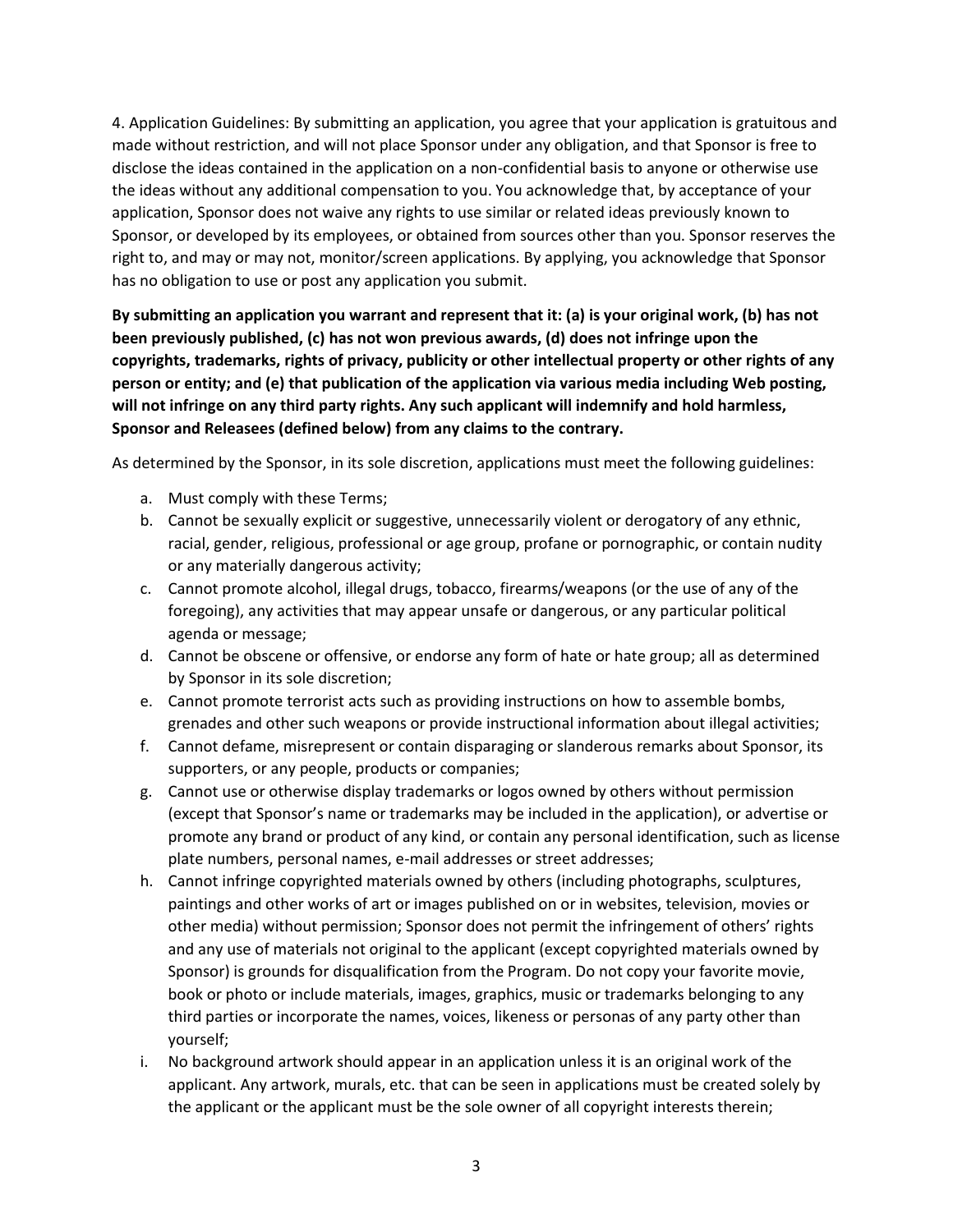- j. Cannot contain materials embodying the likenesses, photographs, or other indicia identifying any person, living or dead;
- k. Cannot communicate messages inconsistent with the positive images and/or goodwill to which Sponsor wishes to associate;
- l. Cannot itself be in violation of any law and;
- m. Cannot be filmed within a Taco Bell restaurant.

If you think that any application infringes your intellectual property rights, please contact tacobellfoundation@tacobell.com or write to Taco Bell Foundation at 1 Glen Bell Way, Irvine CA 92618.

YOU ACKNOWLEDGE THAT APPLICATIONS POSTED TO THE WEBSITE (IF ANY) ARE THE VIEWS/OPINIONS OF THE INDIVIDUAL APPLICANT AND DO NOT REFLECT THE VIEWS OF SPONSOR IN ANY MANNER. Sponsor reserves the right to accept or reject any application in its sole discretion. Any waiver of any obligation hereunder by Sponsor does not constitute a general waiver of any obligation to applicants. Sponsor reserves the right to waive the submission requirements set forth herein in its reasonable discretion.

5. Scholarship Recipient Selection and Notification:

Sponsor or its designee(s) (to be determined by Sponsor in its sole discretion) will generally consider the following characteristics or attributes when reviewing eligible Videos:

- i. Passion: Applicant demonstrates a passion he/she/they wants to pursue in life;
- ii. Social Impact: Applicant has a clear vision/goal that he/she/they want to achieve toward creating positive change in their community and beyond;
- iii. Dedication & Action: Applicant demonstrates steps he/she/they are taking currently to pursue his/her/their passion and devotes him/her/themselves to making positive change happen;
- iv. Personal Presentation: Applicant tells his/her/their personal story in an emotionally inspiring and authentic way;
- v. Educational Goals: Applicant communicates how his/her/their education will enable he/she/them to pursue their passion and create a positive change.

At the end of the Program Period, a total of approximately one hundred (150) eligible applicants will be selected as recipients of scholarship awards as outlined in Section 6, below. Selected scholarship recipients will be notified in-person, by mail, by email, by phone or by any other means at the sole discretion of Sponsor on or about April 27<sup>th</sup>, 2022 ("Notification"). Sponsor may notify recipients earlier.

Each applicant acknowledges and agrees that potential scholarship recipients may be subject to a background check (including, without limitation, civil and criminal court records and police reports). Sponsor reserves the right in its sole discretion to disqualify any applicant if the results of such background check/audit reveals that the applicant is either not eligible to participate in the Program or if the Sponsor determines, in its sole discretion, that participation of applicant might reflect negatively on Sponsor, or if the application contains false, deceptive, or incomplete information.

Potential scholarship recipients are subject to verification, including verification of age, employment status, and enrollment in good academic standing, if applicable. Each scholarship recipient (and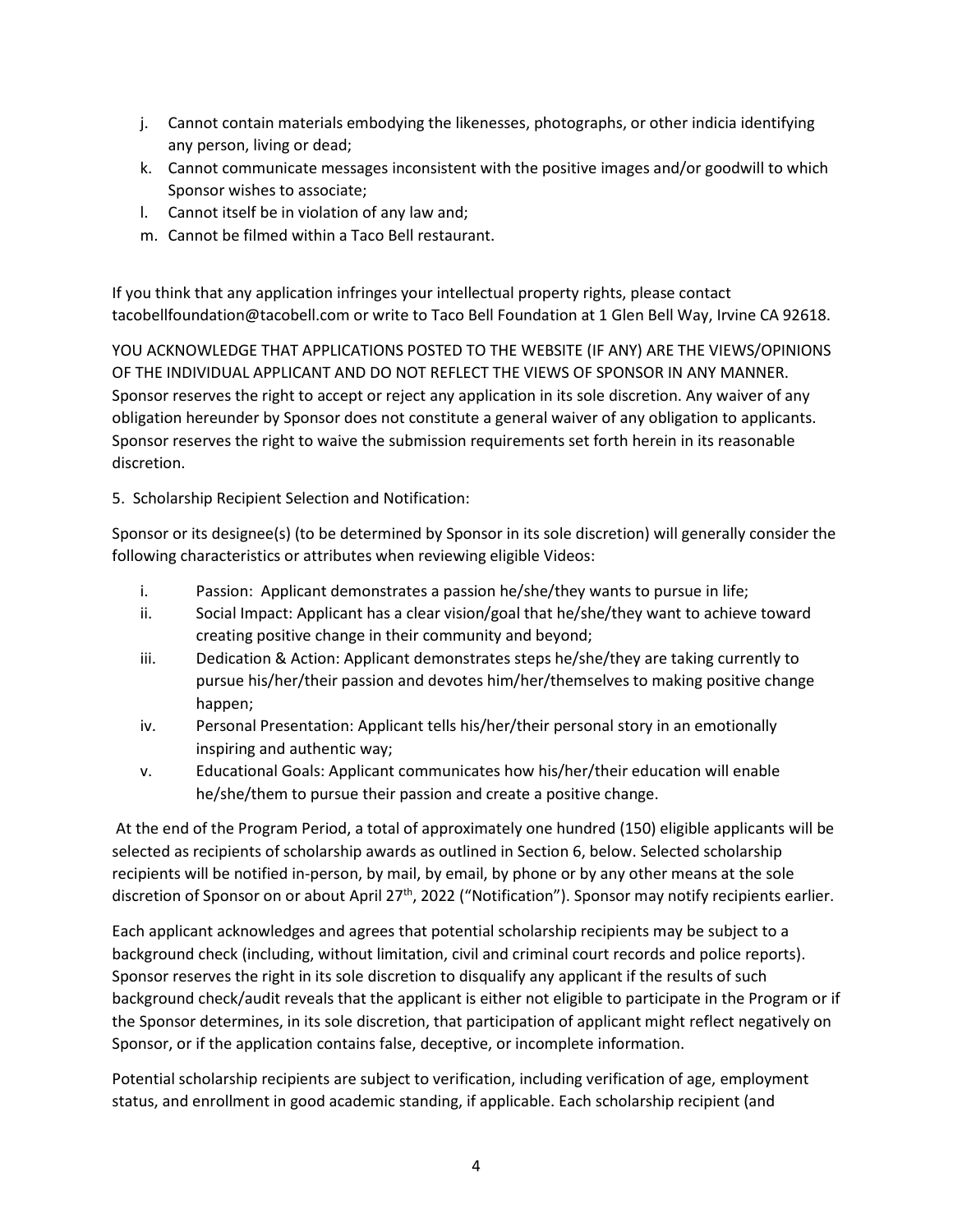his/her/their parent/legal guardian, if applicable) will be required to execute and return an affidavit of eligibility and liability release and, where lawful, a publicity release within thirty (30) days of attempted notification. If a potential scholarship recipient is found not to be eligible or not in compliance with these Terms and Conditions for any reason, declines the opportunity to receive a scholarship, or if notification is returned as undeliverable, another applicant will be selected as a potential scholarship recipient, in Sponsor's sole discretion (even if the scholarship recipient's name has already been announced). Sponsor is not responsible for any change of email address or other contact information of applicants.

6. Scholarship Awards (approximately 150 total): Sponsor will generally evaluate applications and award scholarships as follows:

| <b>Award Quantity</b> | <b>Award Amount</b> |
|-----------------------|---------------------|
| -16                   | \$25,000            |
| 86                    | \$10,000            |
| 48                    | \$5,000             |

## 7. **General Scholarship Conditions & Administration:**

**Total value of all scholarships: Up to \$1,500,000. Limit one (1) scholarship per person.**

**All awards will be directed by Sponsor to Kaleidoscope Group, PBC (Kaleidoscope), who will work with selected scholarship recipients to administer scholarship funds to the higher education institute designated by the scholarship recipient upon the recipient's enrollment.** Selected scholarship recipient agrees that he/she/they will promptly provide Kaleidoscope with all information required to administer the scholarship award to the higher education institute. Scholarships must be utilized at an accredited post-high school/postsecondary educational programs (including accredited two- and four-year colleges, universities, vocational-technical, and trade schools in the 50 United States or D.C.) for tuition, required fees, books, and course-specific supplies. Sponsor will work with recipients who may experience scholarship displacement or have unique scholarship disbursement needs on an individual basis.

As a condition of being awarded the scholarship, perspective recipients must either attend a virtual onboarding seminar, or watch the playback of the seminar.

**To avoid forfeiting the funds, recipients must accept the scholarship award by logging into their Kaleidoscope account within six (6) months of notification of scholarship award and begin to use the funds within one (1) year of notification of scholarship award. Funds must be fully used within five (5) years. Any funds remaining after five (5) years will be forfeited. Recipients may request distribution over multiple years provided the recipient remains enrolled at a designated higher education institute. Throughout the period in which you are receiving scholarship funds from the Sponsor, you are expected to exhibit personal qualities that reflect the high standards established by the Sponsor and to conduct yourself in a manner befitting a Live Mas scholarship recipient. If you, in the opinion of the Sponsor, are determined to have acted in a manner (i) inconsistent with the Sponsor's**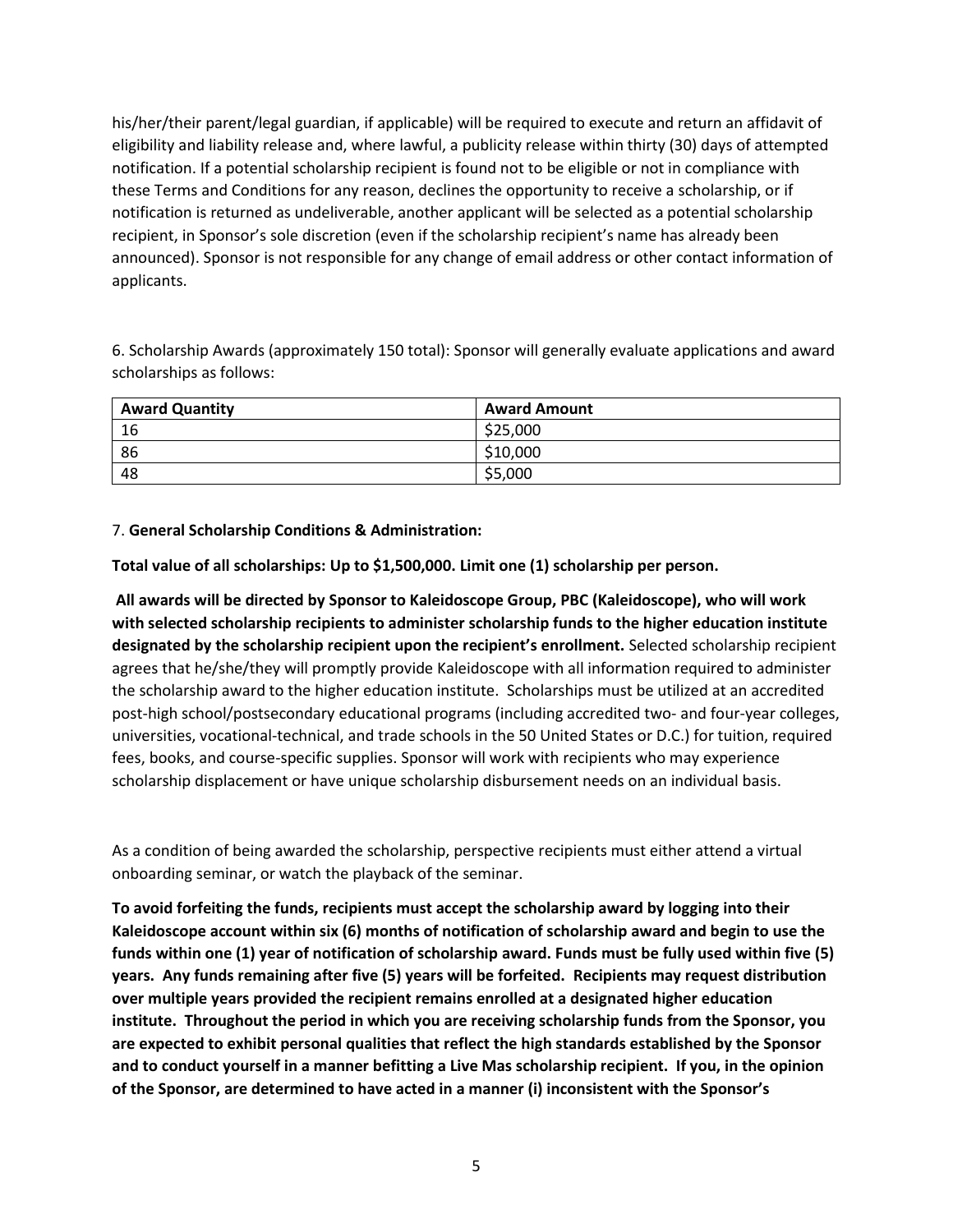**standards, that (ii) reflects poorly on or may damage the name, reputation, credibility or goodwill of Sponsor, (iii) could result in victimization or harassment, (iv) could lead to criminal or civil liability, or (v) could be reasonably found to be offensive, obscene, threatening, abusive or defamatory, you may lose the scholarship and immediately forfeit any remaining portion of the scholarship. You may also lose the right to be recognized as a Live Mas scholarship recipient or to apply or receive a Live Mas Renewal Scholarship, and/or access to programming, resources, events, mentoring and other privileges afforded to Live Mas scholarship recipients.**

Sponsor reserves the right to award more or less than 150 scholarships and more or less than \$1,500,000.00 in scholarships based on available resources and as determined by Sponsor in its sole discretion. In the event that Sponsor does award additional scholarships, those additional scholarship recipients will be chosen based on substantially similar selection criteria, however Sponsor may, in its sole discretion, (i) modify the award amount for each additional scholarship, and (ii) limit the selection of recipients to legal residents of certain states, regions, counties or cities. The decisions of Sponsor are final and binding in all matters relating to this Program. Scholarships are non-transferable and no cash equivalent or substitution of a scholarship is offered, except at the sole discretion of the Sponsor. Scholarship recipients are responsible for all taxes and fees associated with scholarship receipt and/or use, regardless of whether scholarship is used, in whole or in part. Receipt of a scholarship is contingent upon fulfilling all requirements set forth herein.

8. General Program Conditions: By applying, all applicants (or applicants' parent/legal guardian, as applicable) agree and covenant on behalf of themselves and their family, heirs, personal representatives executors, assigns and insurers, (a) to release, acquit, hold harmless, waive and forever discharge Sponsor, Taco Bell of America, LLC, Taco Bell Corp. and their parent company, subsidiaries, affiliates, franchisees and licensees and their respective officers, directors, members, managers, employees, contractors and agents (collectively, "Releasees") from any and all claims, demands, damages, debts, costs, fees, obligations, loss, expenses, compensation, actions or causes of action whatsoever, of every nature, character and description, whether known, unknown, discovered, undiscovered, suspected, or unsuspected, including death, or property damage (collectively, "Claims"), including but not limited to Claims arising on account of, or in any way growing out of, resulting in whole or in part, directly or indirectly, from acceptance, possession, misuse or use of any items received in connection with acceptance of a scholarship, participation in this Program or any scholarship-related activities, and (b) except where legally prohibited, scholarship recipient (or recipient's parent/legal guardian, as applicable) grants (and agrees to confirm that grant in writing) permission to Sponsor and those acting under its authority the right to the use of applicant's name, picture, likeness, voice, Video, biographical information and statements, at any time or times, for advertising, trade, publicity and promotional purposes without additional compensation, in all media now known or hereafter discovered, worldwide and on the Internet and World Wide Web, without notice, review or approval.

9. Limitation of Liability: Sponsor is not responsible for incorrect or inaccurate information in connection with this Program, whether caused by Internet users or by any of the equipment or programming associated with or utilized in the Program or by any technical or human error which may occur in the processing of applications. Sponsor is not responsible for computer system, email, phone line, hardware, software or program malfunctions, or other errors, failures or delays in computer transmissions or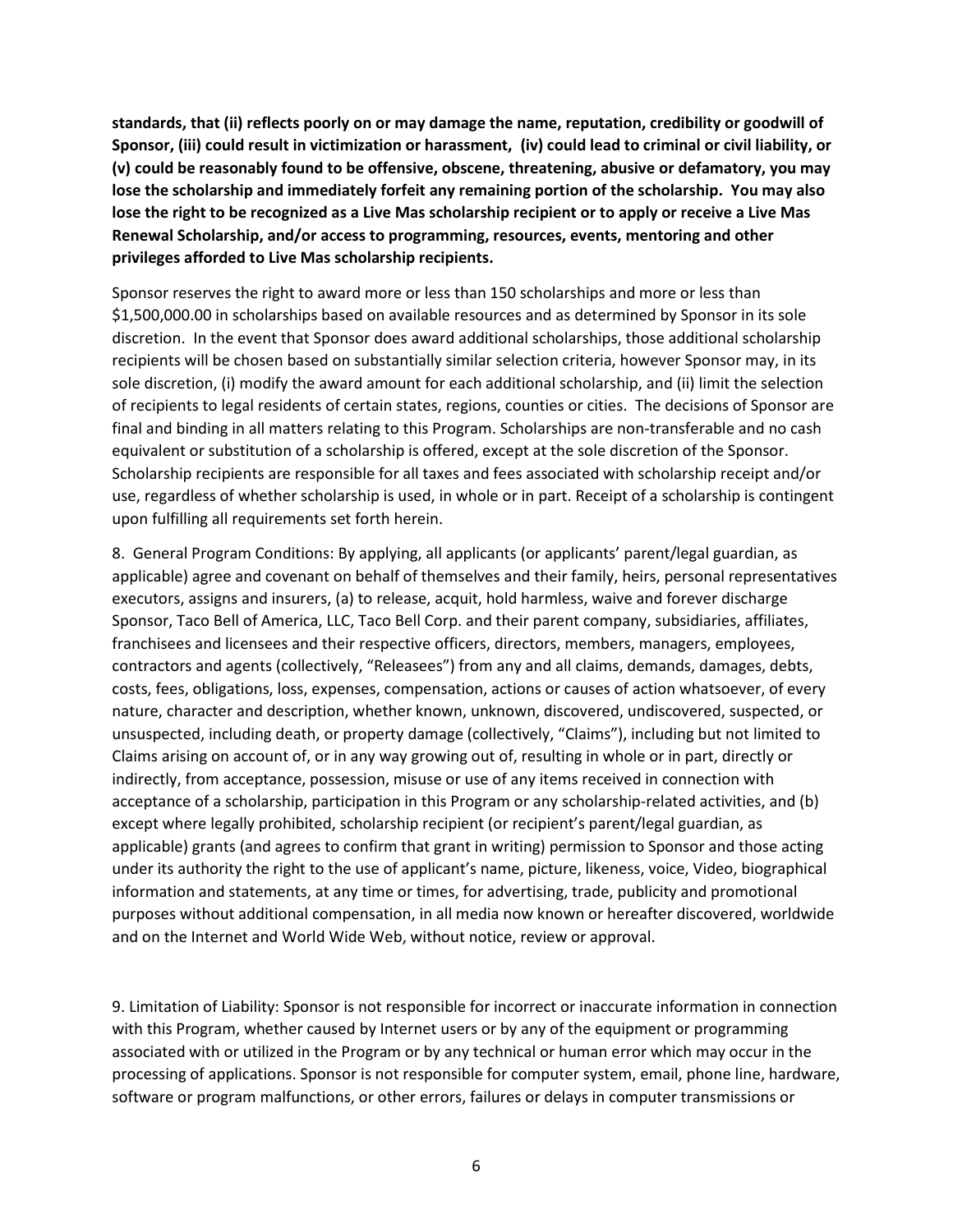network connections that are human or technical in nature. Sponsor reserves the right at its sole discretion, to disqualify any individual applicant (and his or her application) who tampers with the application process. If, for any reason, the Program, in the sole opinion of Sponsor, is not capable of running as planned by reason of fraud, virus, bugs, or any other causes which, in sole opinion of the Sponsor, corrupt or affect the administration, security, fairness, integrity or proper conduct of this Program, Sponsor reserves the right, at its sole discretion, to cancel, terminate, modify or suspend the Program.

10. Binding Arbitration: Any controversy or claim arising out of or relating to this Program shall be settled by binding arbitration in a location determined by the arbitrator as set forth herein (provided that such location is reasonably convenient for claimant), or at such other location as may be mutually agreed upon by the parties, in accordance with the procedural rules for commercial disputes set forth in the Comprehensive Arbitration Rules and Procedures of JAMS ("JAMS Rules and Procedures") then prevailing, and judgment upon the award rendered by the arbitrator(s) may be entered in any court having jurisdiction thereof. The arbitrator shall be selected pursuant to the JAMS Rules and Procedures. The arbitrator shall apply California law consistent with the Federal Arbitration Act and applicable statutes of limitations and shall honor claims of privilege recognized at law. In the event that the claimant is able to demonstrate that the costs of arbitration will be prohibitive as compared to the costs of litigation, Sponsor will pay as much of the claimant's filing and hearing fees in connection with the arbitration as the arbitrator deems necessary to prevent the arbitration from being cost-prohibitive. If any part of this arbitration provision is deemed to be invalid, unenforceable or illegal (other than that claims will not be arbitrated on a class or representative basis), or otherwise conflicts with the rules and procedures established by JAMS, then the balance of this arbitration provision shall remain in effect and shall be construed in accordance with its terms as if the invalid, unenforceable, illegal or conflicting provision were not contained herein. If, however, the portion that is deemed invalid, unenforceable or illegal is that claims will not be arbitrated on a class or representative basis, then the entirety of this arbitration provision shall be null and void, and neither claimant nor Sponsor shall be entitled to arbitrate their dispute. Upon filing a demand for arbitration, all parties to such arbitration shall have the right of discovery, as provided in the JAMS Rules and Procedures, unless further extended by mutual agreement of the parties. THE ARBITRATION OF DISPUTES PURSUANT TO THIS PARAGRAPH SHALL BE IN THE APPLICANT'S INDIVIDUAL CAPACITY AND NOT AS A PLAINTIFF OR CLASS MEMBER IN ANY PURPORTED CLASS OR REPRESENTATIVE PROCEEDING. THE ARBITRATOR MAY NOT CONSOLIDATE OR JOIN THE CLAIMS OF OTHER PERSONS OR PARTIES WHO MAY BE SIMILARLY SITUATED. DO NOT APPLY IF YOU DO NOT AGREE TO HAVE ANY CLAIM OR CONTROVERSY ARBITRATED IN ACCORDANCE WITH THESE TERMS AND CONDITIONS. BY PARTICIPATING IN THIS PROGRAM, EACH APPLICANT AGREES THAT TO THE EXTENT PERMITTED BY APPLICABLE LAW: (1) ANY AND ALL DISPUTES, CLAIMS AND CAUSES OF ACTION ARISING OUT OF OR CONNECTED WITH THE PROGRAM, OR ANY SCHOLARSHIP AWARDED, WILL BE RESOLVED INDIVIDUALLY THROUGH BINDING ARBITRATION AS SET FORTH ABOVE, WITHOUT RESORT TO ANY FORM OF CLASS ACTION; (2) ANY AND ALL CLAIMS, JUDGMENTS AND AWARDS WILL BE LIMITED TO ACTUAL THIRD-PARTY, OUT-OF-POCKET COSTS INCURRED (IF ANY); (3) UNDER NO CIRCUMSTANCES WILL ANY APPLICANT OR SCHOLARSHIP RECIPIENT BE PERMITTED TO OBTAIN ANY AWARD FOR, AND APPLICANT HEREBY KNOWINGLY AND EXPRESSLY WAIVES ALL RIGHTS TO SEEK, PUNITIVE, INCIDENTAL, CONSEQUENTIAL OR SPECIAL DAMAGES, LOST PROFITS AND/OR ANY OTHER DAMAGES, OTHER THAN